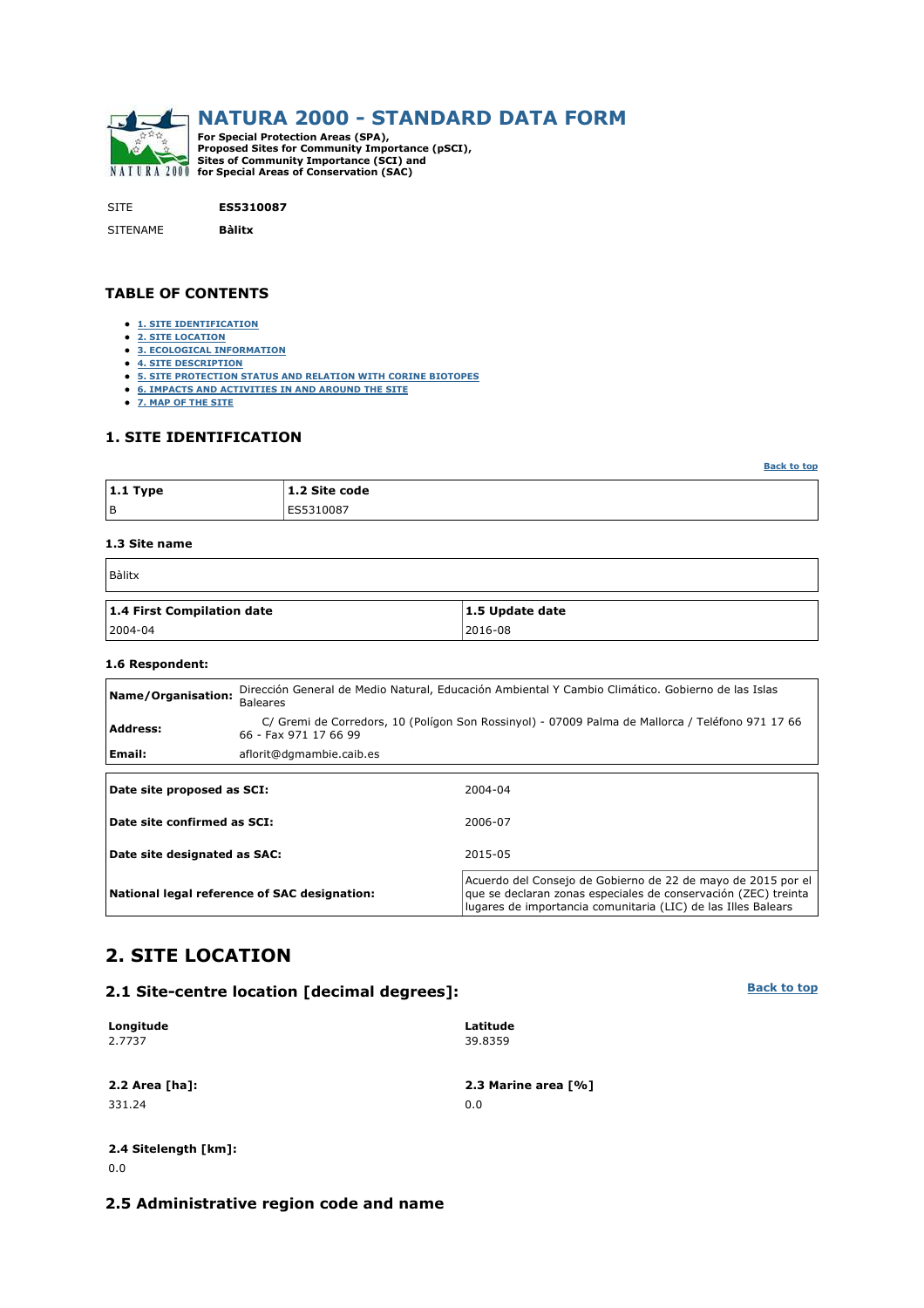| <b>NUTS level 2 code</b> | <b>Region Name</b> |  |  |  |  |  |  |
|--------------------------|--------------------|--|--|--|--|--|--|
| <b>ES53</b>              | Illes Balears      |  |  |  |  |  |  |

### **2.6 Biogeographical Region(s)**

Mediterranean (100.0

# **3. ECOLOGICAL INFORMATION**

#### **3.1 Habitat types present on the site and assessment for them**

**Back to top**

| <b>Annex I Habitat types</b> |  |       |                      |                  | <b>Site assessment</b> |                  |                            |              |        |  |  |
|------------------------------|--|-------|----------------------|------------------|------------------------|------------------|----------------------------|--------------|--------|--|--|
| Code                         |  | PF NP | Cover [ha]           | Cave<br>[number] | Data<br>quality        | A B C D          | <b>AIBIC</b>               |              |        |  |  |
|                              |  |       |                      |                  |                        | Representativity | Relative<br><b>Surface</b> | Conservation | Global |  |  |
| 1240H                        |  |       | 0.861224             |                  |                        | A                | C                          | A            | A      |  |  |
| 3140H                        |  |       | 0.006624800000000001 |                  |                        | A                | C                          | B            | B      |  |  |
| 5330 <sub>fl</sub>           |  |       | 171.54919600000002   |                  |                        | A                | Ċ                          | A            | A      |  |  |
| 8210 <sub>8</sub>            |  |       | 7.784140000000001    |                  |                        | A                | C                          | A            | A      |  |  |
| 9320H                        |  |       | 108.34860400000001   |                  |                        | B                | C                          | A            | B      |  |  |
| 9340H                        |  |       | 8.877232000000001    |                  |                        | B                | C                          | B            | B      |  |  |

**PF: for the habitat types that can have a non-priority as well as a priority form (6210, 7130, 9430) enter "X" in the column PF to indicate the priority form.** 

**NP: in case that a habitat type no longer exists in the site enter: x (optional) Cover: decimal values can be entered** 

**Caves: for habitat types 8310, 8330 (caves) enter the number of caves if estimated surface is not available.** 

**Data quality: G = 'Good' (e.g. based on surveys); M = 'Moderate' (e.g. based on partial data with some extrapolation); P = 'Poor' (e.g. rough estimation)** 

### **3.2 Species referred to in Article 4 of Directive 2009/147/EC and listed in Annex II of Directive 92/43/EEC and site evaluation for them**

| <b>Species</b> |             |                                  |              |           |              |             | Population in the site |   | <b>Site assessment</b> |                 |                   |       |              |              |  |
|----------------|-------------|----------------------------------|--------------|-----------|--------------|-------------|------------------------|---|------------------------|-----------------|-------------------|-------|--------------|--------------|--|
| Group          | <b>Code</b> | <b>Scientific</b><br><b>Name</b> | $\mathbf{s}$ | <b>NP</b> | <b>Type</b>  | <b>Size</b> |                        |   | Unit Cat.              | Data<br>quality | $A B C D$ $A B C$ |       |              |              |  |
|                |             |                                  |              |           |              | Min         | <b>Max</b>             |   | C R V P                |                 | Pop.              | Cons. | Isol.        | Glob.        |  |
| B              | A079        | <b>Aegypius</b><br>monachus      |              |           | r            |             |                        |   | P                      |                 | $\mathsf C$       |       |              |              |  |
| B              | A229        | <b>Alcedo atthis</b>             |              |           | $\mathsf{C}$ |             |                        |   | P                      |                 | D                 |       |              |              |  |
| B              | A029        | Ardea purpurea                   |              |           | c            |             |                        |   | P                      |                 | $\mathsf C$       |       |              |              |  |
| B              | A133        | <b>Burhinus</b><br>oedicnemus    |              |           | p            | 5           | 10                     | p |                        | G               | C                 |       |              |              |  |
| B              | A010        | <b>Calonectris</b><br>diomedea   |              |           | r            |             |                        |   | P                      |                 | C                 |       |              |              |  |
| B              | A224        | <b>Caprimulgus</b><br>europaeus  |              |           | r            |             |                        |   | P                      |                 | $\mathsf{C}$      |       |              |              |  |
| I              | 1088        | Cerambyx cerdo                   |              |           | p            |             |                        |   | C                      |                 | $\mathsf C$       | B     | $\mathsf{C}$ | B            |  |
| B              | A081        | <b>Circus</b><br>aeruginosus     |              |           | c            |             |                        |   | P                      |                 | C                 |       |              |              |  |
| B              | A026        | Egretta garzetta                 |              |           | c            |             |                        |   | P                      |                 | D                 |       |              |              |  |
| B              | A100        | <b>Falco eleonorae</b>           |              |           | r            | 5           | 10                     | p |                        | G               | B                 | B     | $\mathsf{C}$ | $\mathsf{C}$ |  |
| B              | A103        | <b>Falco peregrinus</b>          |              |           | р            | 1           | 1                      | р |                        | G               | $\mathsf C$       |       |              |              |  |
| B              | A245        | <b>Galerida theklae</b>          |              |           | p            | 5           | 10                     | р |                        | G               | $\mathsf{C}$      |       |              |              |  |
| B              | A092        | <b>Hieraaetus</b><br>pennatus    |              |           | r            |             |                        |   | P                      |                 | C                 |       |              |              |  |
| B              | A014        | <b>Hydrobates</b>                |              |           | r            |             |                        |   | P                      |                 | C                 |       |              |              |  |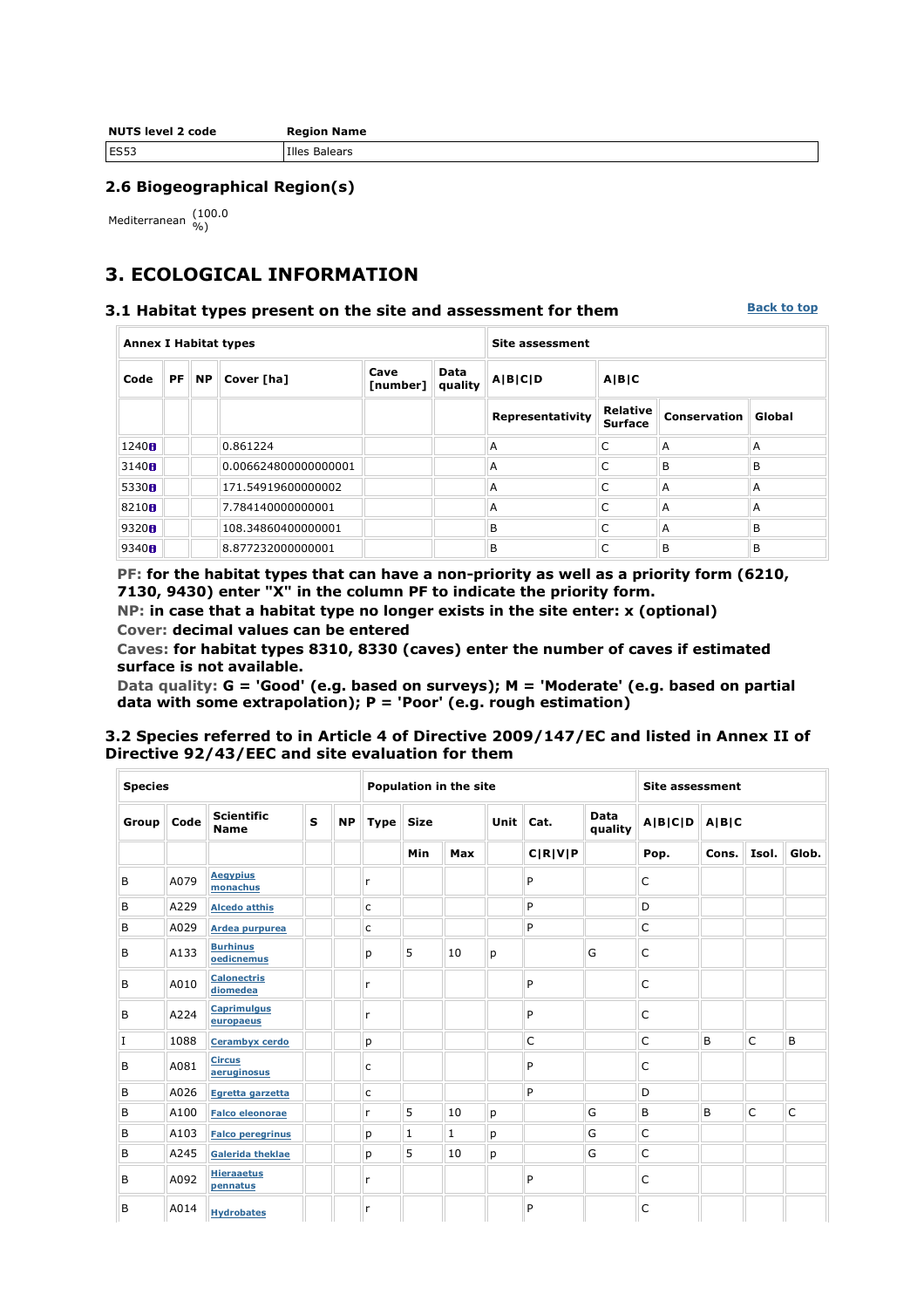|   |      | pelagicus                                          |              |              |    |   |   |   |              |   |   |   |
|---|------|----------------------------------------------------|--------------|--------------|----|---|---|---|--------------|---|---|---|
| B | A181 | Larus audouinii                                    | r            |              |    |   | P |   | $\mathsf{C}$ |   |   |   |
| B | A073 | <b>Milvus migrans</b>                              | C            |              |    |   | P |   | D            |   |   |   |
| B | A074 | <b>Milvus milvus</b>                               | $\mathsf{r}$ |              |    |   | P |   | $\mathsf{C}$ | B | C | B |
| P | 1483 | Paeonia<br>cambessedesii                           | p            |              |    |   | R |   | C            | A | C | B |
| B | A094 | <b>Pandion haliaetus</b>                           | r            | $\mathbf{1}$ | 1  | р |   | G | B            | B | C | C |
| B | A072 | <b>Pernis apivorus</b>                             | C            |              |    |   | P |   | D            |   |   |   |
| B | A392 | <b>Phalacrocorax</b><br>aristotelis<br>desmarestii | r            | 5            | 10 | p |   | G | C            |   |   |   |
| B | A384 | <b>Puffinus puffinus</b><br>mauretanicus           |              |              |    |   | P |   | B            |   |   |   |
| B | A191 | <b>Sterna</b><br>sandvicensis                      | C            |              |    |   | P |   | D            |   |   |   |
| B | A301 | Sylvia sarda                                       | r            | 10           | 50 | p |   | G | $\mathsf{C}$ |   |   |   |
| P | 1589 | <b>Viola jaubertiana</b>                           | p            |              |    |   | P |   | B            | A | C | A |

**Group: A = Amphibians, B = Birds, F = Fish, I = Invertebrates, M = Mammals, P = Plants, R = Reptiles** 

**S: in case that the data on species are sensitive and therefore have to be blocked for any public access enter: yes** 

**NP: in case that a species is no longer present in the site enter: x (optional)** 

**Type: p = permanent, r = reproducing, c = concentration, w = wintering (for plant and non-migratory species use permanent)** 

**Unit: i = individuals, p = pairs or other units according to the Standard list of population units and codes in accordance with Article 12 and 17 reporting (see reference portal)** 

**Abundance categories (Cat.): C = common, R = rare, V = very rare, P = present - to fill if data are deficient (DD) or in addition to population size information** 

**Data quality: G = 'Good' (e.g. based on surveys); M = 'Moderate' (e.g. based on partial data with some extrapolation); P = 'Poor' (e.g. rough estimation); VP = 'Very poor' (use this category only, if not even a rough estimation of the population size can be made, in this case the fields for population size can remain empty, but the field "Abundance categories" has to be filled in)** 

| <b>Species</b> |                   |                                           |              |           | Population in the site |     |  |             | <b>Motivation</b> |                         |   |                         |             |   |  |
|----------------|-------------------|-------------------------------------------|--------------|-----------|------------------------|-----|--|-------------|-------------------|-------------------------|---|-------------------------|-------------|---|--|
|                | $Group \, \,CODE$ | <b>Scientific</b><br><b>Name</b>          | $\mathbf{s}$ | <b>NP</b> | <b>Size</b>            |     |  | Unit   Cat. |                   | <b>Species</b><br>Annex |   | <b>Other categories</b> |             |   |  |
|                |                   |                                           |              |           | <b>Min</b>             | Max |  | C R V P     | IV                | $\mathbf v$             | A | B                       | $\mathbf c$ | D |  |
| P              |                   | <b>Aristolochia</b><br>bianorii           |              |           |                        |     |  |             |                   |                         |   | $\mathsf{x}$            |             |   |  |
| P              |                   | <b>Arum pictum</b>                        |              |           |                        |     |  |             |                   |                         |   | X                       |             |   |  |
| P              |                   | <b>Astragalus</b><br>balearicus           |              |           |                        |     |  |             |                   |                         |   | $\times$                |             |   |  |
| P              |                   | <b>Bellium bellidiodes</b>                |              |           |                        |     |  |             |                   |                         |   | $\mathsf{x}$            |             |   |  |
| P              |                   | <b>Brassica balearica</b>                 |              |           |                        |     |  |             |                   |                         |   | X                       |             |   |  |
| P              |                   | <b>Bupleurum barceloi</b>                 |              |           |                        |     |  |             |                   |                         |   | $\mathsf{x}$            |             |   |  |
| P              |                   | <b>Carex rorulenta</b>                    |              |           |                        |     |  |             |                   |                         |   | X                       |             |   |  |
| P              |                   | <b>Cephalaria</b><br>balearica            |              |           |                        |     |  |             |                   |                         |   | $\mathsf{x}$            |             |   |  |
| P              |                   | Crepis triasii                            |              |           |                        |     |  |             |                   |                         |   | X                       |             |   |  |
| P              |                   | <b>Crocus</b><br>cambessedesii            |              |           |                        |     |  |             |                   |                         |   | X                       |             |   |  |
| P              |                   | <b>Cyclamen</b><br>balearicum             |              |           |                        |     |  |             |                   |                         |   | $\mathsf{x}$            |             |   |  |
| P              |                   | <b>Delphinium pictum</b><br>subsp. Pictum |              |           |                        |     |  |             |                   |                         |   | $\mathsf{x}$            |             |   |  |
| P              |                   | <b>Dracunculus</b><br>muscivorus          |              |           |                        |     |  |             |                   |                         |   | X                       |             |   |  |
| P              |                   | <b>Galium crespianum</b>                  |              |           |                        |     |  |             |                   |                         |   | $\mathsf{x}$            |             |   |  |
| P              |                   | Genista cinerea                           |              |           |                        |     |  |             |                   |                         |   | $\times$                |             |   |  |

### **3.3 Other important species of flora and fauna (optional)**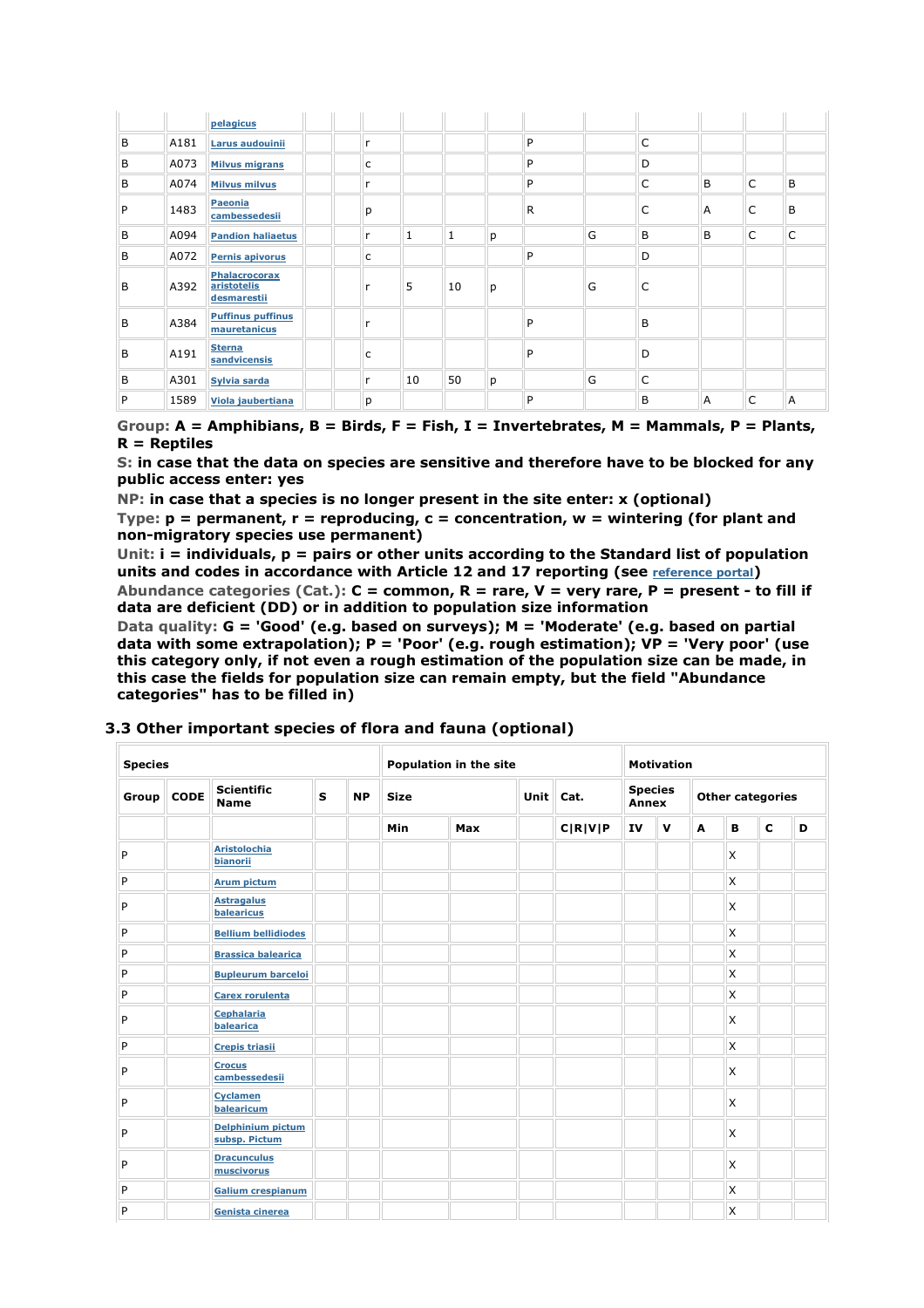| P | <b>Helichrysum</b><br>ambiguum              |  |  |  | $\mathsf{x}$              |  |
|---|---------------------------------------------|--|--|--|---------------------------|--|
| P | <b>Helleborus lividus</b>                   |  |  |  | X                         |  |
| P | <b>Hippocrepis</b><br>balearica             |  |  |  | $\mathsf{x}$              |  |
| P | <b>Hypericum</b><br>balearicum              |  |  |  | X                         |  |
| P | Lotus tetraphyllus                          |  |  |  | $\mathsf{x}$              |  |
| P | <b>Micromeria</b><br>filiformis             |  |  |  | $\times$                  |  |
| P | <b>Micromeria</b><br>microphylla            |  |  |  | $\mathsf{x}$              |  |
| P | Pastinaca lucida                            |  |  |  | $\mathsf{x}$              |  |
| P | <b>Phlomis italica</b>                      |  |  |  | $\boldsymbol{\mathsf{x}}$ |  |
| P | <b>Rhamnus Iudovici-</b><br>salvatoris      |  |  |  | $\mathsf{x}$              |  |
| P | Rubia angustifolia<br>subsp. Angustifolia   |  |  |  | X                         |  |
| P | Senecio rodriguezii                         |  |  |  | $\mathsf{x}$              |  |
| P | Sesleria insularis                          |  |  |  | $\boldsymbol{\mathsf{x}}$ |  |
| P | Sibthorpia africana                         |  |  |  | $\times$                  |  |
| P | <b>Silene mollissima</b>                    |  |  |  | $\mathsf{x}$              |  |
| P | <b>Teucrium asiaticum</b>                   |  |  |  | $\mathsf{x}$              |  |
| P | <b>Teucrium cossonii</b><br>subsp. cossonii |  |  |  | $\mathsf{x}$              |  |
| P | <b>Teucrium marum</b><br>subsp. occidentale |  |  |  | $\times$                  |  |
| P | <b>Thapsia gymnesica</b>                    |  |  |  | $\times$                  |  |

**Group: A = Amphibians, B = Birds, F = Fish, Fu = Fungi, I = Invertebrates, L = Lichens, M = Mammals, P = Plants, R = Reptiles** 

**CODE: for Birds, Annex IV and V species the code as provided in the reference portal should be used in addition to the scientific name** 

**S: in case that the data on species are sensitive and therefore have to be blocked for any public access enter: yes** 

**NP: in case that a species is no longer present in the site enter: x (optional)** 

**Unit: i = individuals, p = pairs or other units according to the standard list of population**  units and codes in accordance with Article 12 and 17 reporting, (see **reference portal**)

**Cat.: Abundance categories: C = common, R = rare, V = very rare, P = present Motivation categories: IV, V: Annex Species (Habitats Directive), A: National Red List data; B: Endemics; C: International Conventions; D: other reasons** 

## **4. SITE DESCRIPTION**

### **4.1 General site character**

**Back to top**

| <b>Habitat class</b> | % Cover |
|----------------------|---------|
| $\sqrt{N19}$         | 20.0    |
| N17                  | 30.0    |
| N08                  | 45.0    |
| N05                  | 5.0     |
| Total Habitat Cover  | 100     |

### **4.2 Quality and importance**

**La calidad e importancia de esa zona se basa en la presencia de habitats del anexo I de la Directiva 92/43/CEE**

### **4.4 Ownership (optional)**

|  | National/Federal      |  |
|--|-----------------------|--|
|  | Public State/Province |  |
|  | Local/Municipal       |  |
|  |                       |  |